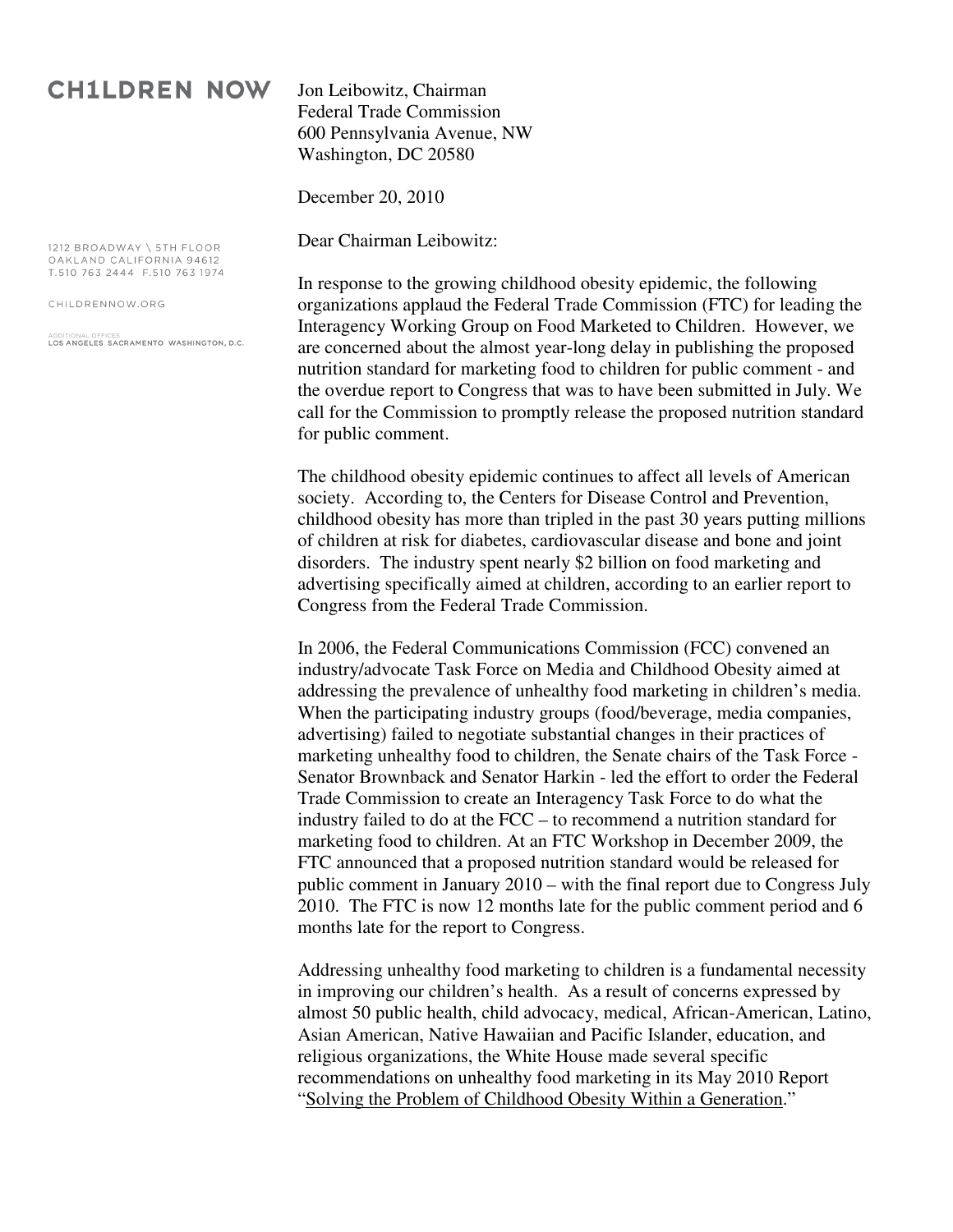Those recommendations include:

- "The food and beverage industry and the media and entertainment industry should jointly adopt meaningful, uniform nutrition standards for marketing food and beverages to children, as well as a uniform standard for what constitutes marketing to children."
- "The media and entertainment industry should develop uniform guidelines to ensure that a higher proportion of advertisements shown on their networks and platforms are for healthy foods and beverages."

The White House affirmed the concern that the response from media companies to address childhood obesity in their own advertising practices to children has been poor. In lieu of a meaningful response by the media companies, the proposed Interagency Working Group nutrition standard will serve as a benchmark to measure the health and compliance of the numerous, confusing food and beverage standards.

It is critically important to our children's health and national well-being that the Federal Trade Commission do the job designated by Congress. We urge the Federal Trade Commission to release the overdue proposed nutrition standard for public comment.

On behalf of the signature organizations and individuals, we appreciate your leadership in addressing childhood obesity by reducing children's exposure to unhealthy food marketing. We look forward to the public comment period for the proposed nutrition standard.

Signed,

American Academy of Child and Adolescent Psychiatrists American Academy of Pediatrics American Heart Association American Psychological Association American Sleep Apnea Association American Society of Bariatric Physicians Anderson Partnership for Healthy Children Asian & Pacific Islander American Health Forum Benton Foundation California Center for Public Health Advocacy California WIC Association **CANFIT** Center for a Commercial Free Childhood Chicago Media Action Child Care Food Program Roundtable Children Now Coalition for Independent Ratings Common Sense Media Consumers Union Corporate Accountability International David Crockett, PhD, Associate Professor of Marketing, University of South Carolina David V. B. Britt, retired CEO-President, Sesame Workshop